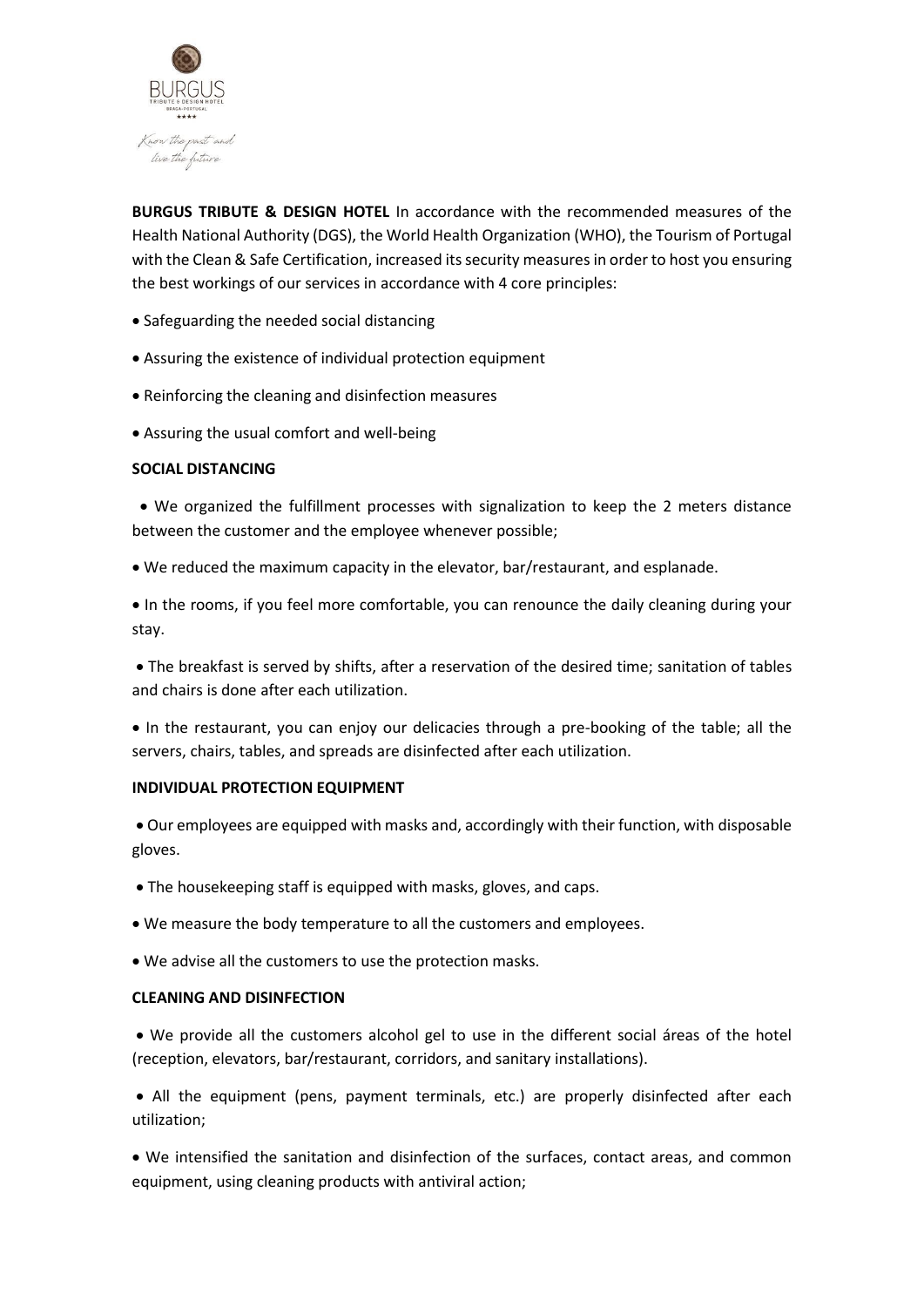

• We keep a rigorous cleaning and disinfection of all the water systems, condition air, and ventilation.

• We assure the occupation of a room just after a long period, after the leaving of a guest.

# **ISOLATION AREA**

• We provide an isolation area to host people who have been detected as a suspicious or confirmed case of COVID-19, with natural or mechanic ventilation, and with smooth and washable claddings, bathroom, stock of cleaning materials, surgical masks and disposable gloves, thermometer, autonomous waste container, waste bags, bag for dirty clothes, kit with water and some non-perishable food items;

• We will always have an employee responsible to activate the procedures in case of a suspect of infection, to lead the person with symptoms to the isolation area, to give the needed assistance and to contact the Health National Service;

• Following the suggestions of the DGS, we will proceed to the decontamination of the isolation area whenever a positive case will be registered and to the reinforcement of the cleaning and disinfection procedures whenever a suspicious case exists;

• The storage of the waste produced by the sick or suspected infected person in plastic bags will be, after closed, segregated and sent to the licensed operator for the management of medical waste with biological risk.

# **OUR STAFF**

All our employees received specific training about:

- Internal protocol related to the COVID-19 outbreak;
- How to comply with the basic prevention and control of infection related to the COVID-19 outbreak, including the procedures of the hand sanitizer, respiratory label, and social conduct;

• How to comply with the auto daily monitorization for the evaluation of fever, cough verification, and respiratory difficulty;

• How to comply with the orientation of the Health General Direction for the cleaning of the surfaces and the treatment of the clothes.

# **OUR GUESTS**

Anyone's collaboration will be essential to guarantee the maximum security during your stay, so we recommend to our guests:

- The use of the protection masks while in the hotel.
- The hand sanitizer through our alcohol gel dispensers.